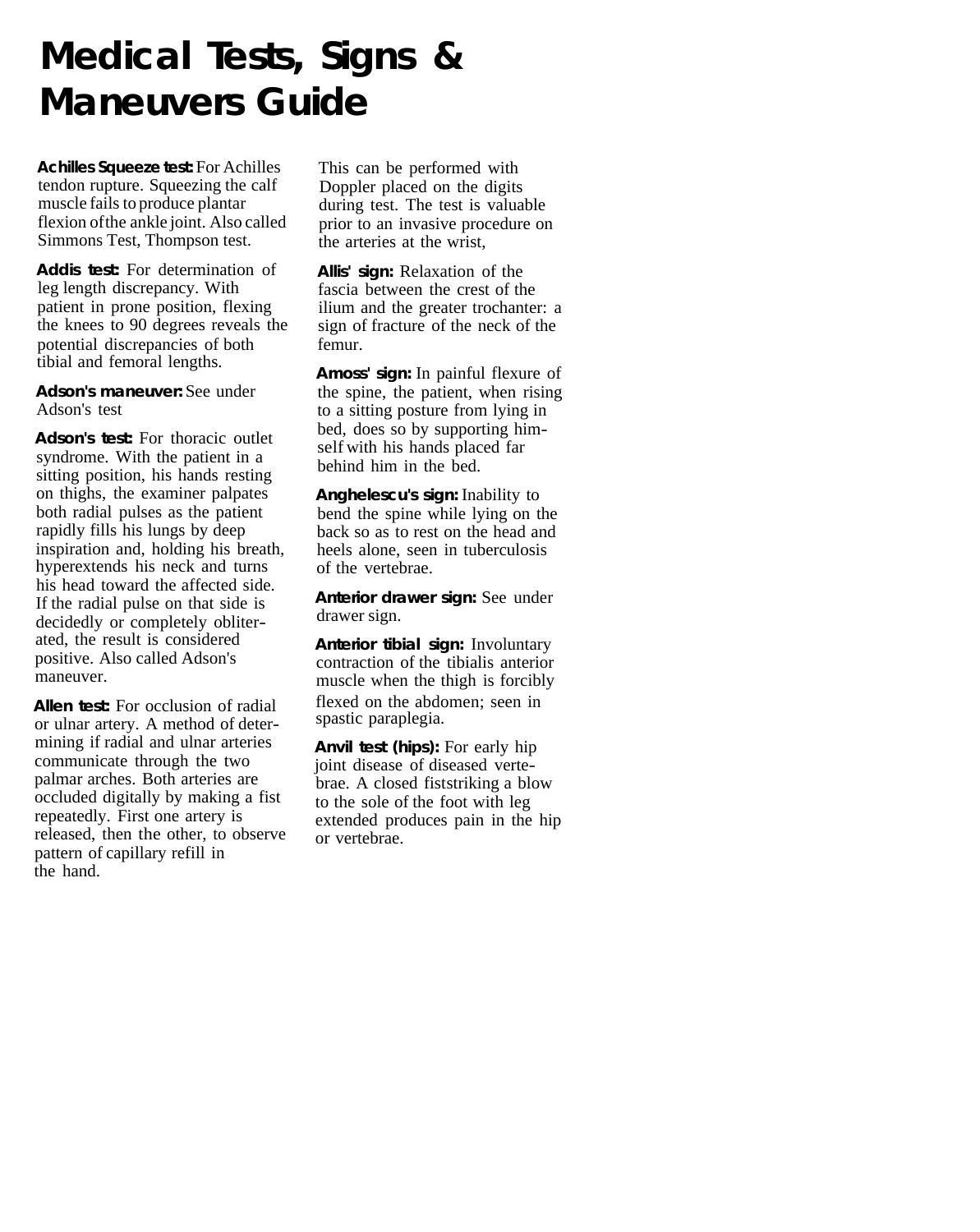**Anvil test (neck):** For vertebral disorders. A closed fist striking a blow to the top of the head elicits pain in the vertebra(e).

**Apley test:** For differentiating ligamentous from meniscal injury. Tibial rotation on femur with traction or compression with the called Apley sign. patient prone and knee flexed. Also **Bench test:** For nonorganic back

**Axial loading: Putting pressure on** top of the head to identify nerve damage in the neck. Also used to medically disprove evidence of a low back problem.

**Babinski reflex:** For loss of brain control over lower extremities. Scraping the soles causes toes to pull up. Also called Babinski reflex, toe sign.

**Babinski's sign:** 1. Loss or lessening of the Achilles tendon reflex in sciatica; this distinguishes it from hysteric sciatica. 2. Babinski's reflex. 3, In hemiplegia, the contraction of the platysma muscle in the healthy side is more vigorous than on the affected side, as seen in opening the mouth, whistling,<br>blowing, etc. 4. The patient lies supine on the floor, with arms

crossed upon his chest, and then makes an effort to rise to the sitting posture. On the paralyzed side, the thigh is flexed upon the pelvis and the heel is lifted from the ground, while on the healthy side the limb does not move. This phenomenon is repeated when the patient resumes the lying posture. It is seen in organic hemiplegia, but not in hysterical hemiplegia. 5. When the paralyzed forearm is placed in

supination, it turns over to pronation; seen in organic paralysis. Called also pronation sign.

**Bekhterev's test:** The patient seated in bed is directed to stretch out both legs; in sciatica he cannot do this, but can stretch out each leg in turn.

pain. In normal hip motion, the patient should be able to bend over and touch the floor kneeling on a 12-inch high bench; not being able to implies a nonorganic (or psychologic) back pain. Also called Burns test.

**Bowstring sign:** With leg raised with knee bent in same position. pain is felt in the back of limb pressing on the popliteal fossa. Increased pain is sign of nerve irritability.

**Bracelet test:** The production of pain on moderate lateral compression of the lower ends of the radius and ulna; observed in rheumatoid arthritis.

**Bragard's sign:** With the knee stiff, the lower extremity is flexed ences pain; the foot is then dorsiflexed. Increase of pain points to disease of the nerve root. at the hip until the patient experi-

**British test:** For knee pain and/or injury. Compression of patella during active quadriceps contraction as knee is extended elicits pain.

**Brudzinski's sign:** For meningitis. Flexion of the neck forward results in flexion of the hip and knee;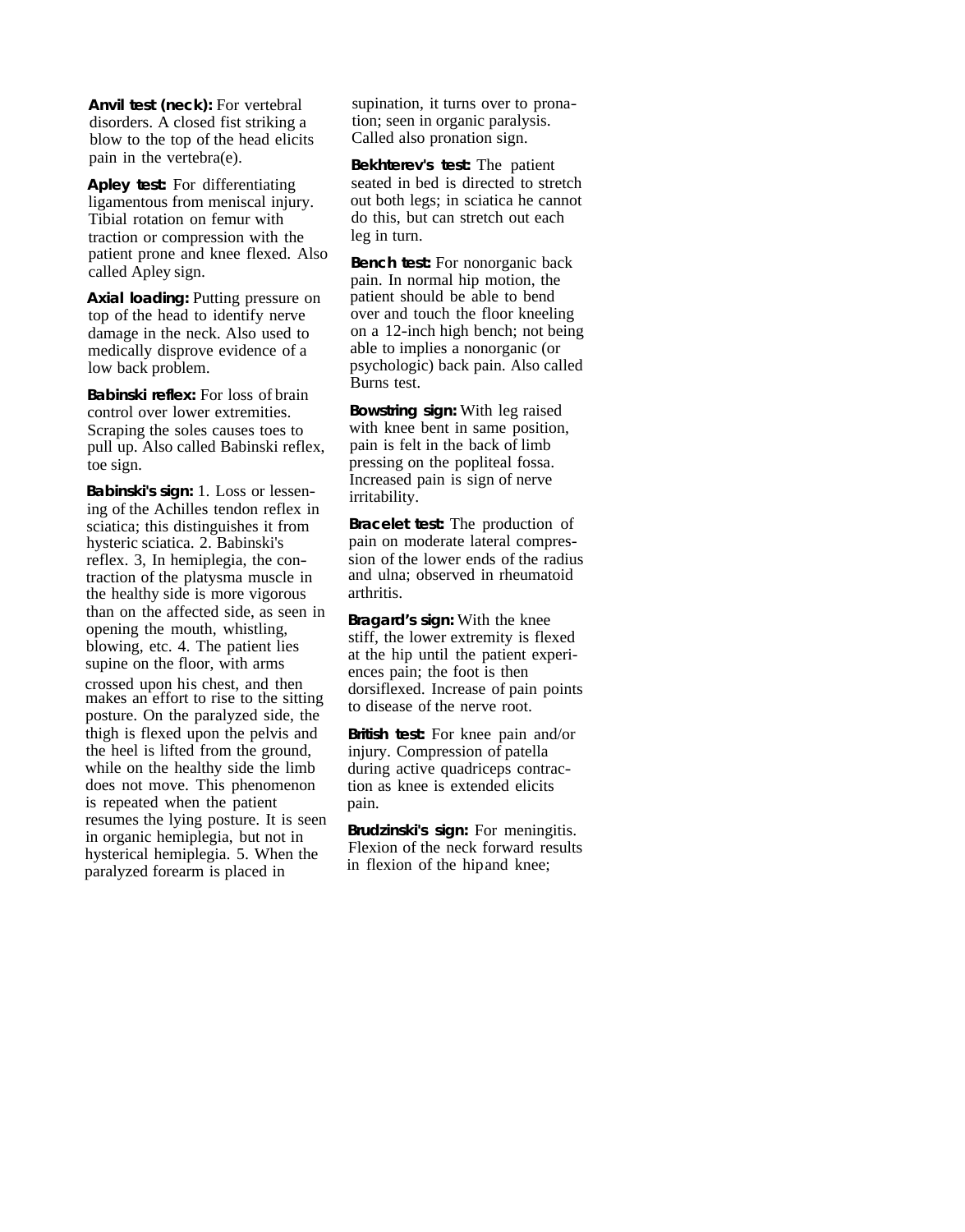when passive flexion of the lower limb on one side is made, a similar movement will be seen in the opposite limb. Also called neck sign, contralateral sign.

**Burns test:** See under bench test

**Cantelli's sign:** Dissociation between the movements of the head and eyes; as the head is raised the eyes are lowered and vice versa. Called also doll's eye sign.

neuron loss (brain). The big toe extends when irritating the skin in the external malleolar region; indicates lesions of the corticospinal paths. Also called external malleolus sign, Chaddock reflex. **Chaddock's sign:** For upper motor straight. Flexing the sound thigh

**Circumduction maneuver:** A maneuver for the thumb; any general test of motion involving a

rotation action of a group of joints; a range of motion examination.

**Cleeman's sign:** Creasing of the skin just above the patella, indicative of fracture of the femur with overriding of fragments.

**Codman's sign:** In rupture of the supraspinatus tendon, the arm can be passively abducted without pain, but when support of the arm is removed and the deltoid contracts suddenly, pain occurs again.

**Cogwheel phenomenon:** While patient exhibits jerky motions that are neither rhythmic nor equal and from pain. testing the strength of a muscle, the decubitus and lifting his extended represent pretending or protection region which prevents raising the

**Comolli's sign:** A sign of scapular fracture consisting in the appearance in the scapular region, shortly after the accident, of a triangular swelling reproducing the shape of the body of the scapula.

**Contralateral sign:** See under Brudzinski's sign

**Contralateral straight leg raising test:** For sciatica. When the leg is flexed, the hip can also be flexed, but not when the leg is held with the leg held straight causes pain on the affected side. Also called Fajersztajn's crossed sciatic sign.

**Coopernail sign:** Ecchymosis on the perineum and scrotum or labia; a sign of fracture of the pelvis.

**Dawbarn's sign:** In acute subacromial bursitis, when the arm hangs by the side, palpation over the bursa causes pain but when arm is abducted, this pain disappears.

**Dejerine's sign:** Aggravation of symptoms of radiculitis produced by coughing, sneezing, and straining at stool.

**Demianoff's sign:** A sign that permits the differentiation of pain originating in the sacrolumbalis muscles from lumbar pain of any other origin. The sign is obtained by placing the patient in dorsal leg. In the presence of lumbago this produces a pain in the lumbar leg high enough to form an angle of ten degrees, or even less, with the table or bed on which the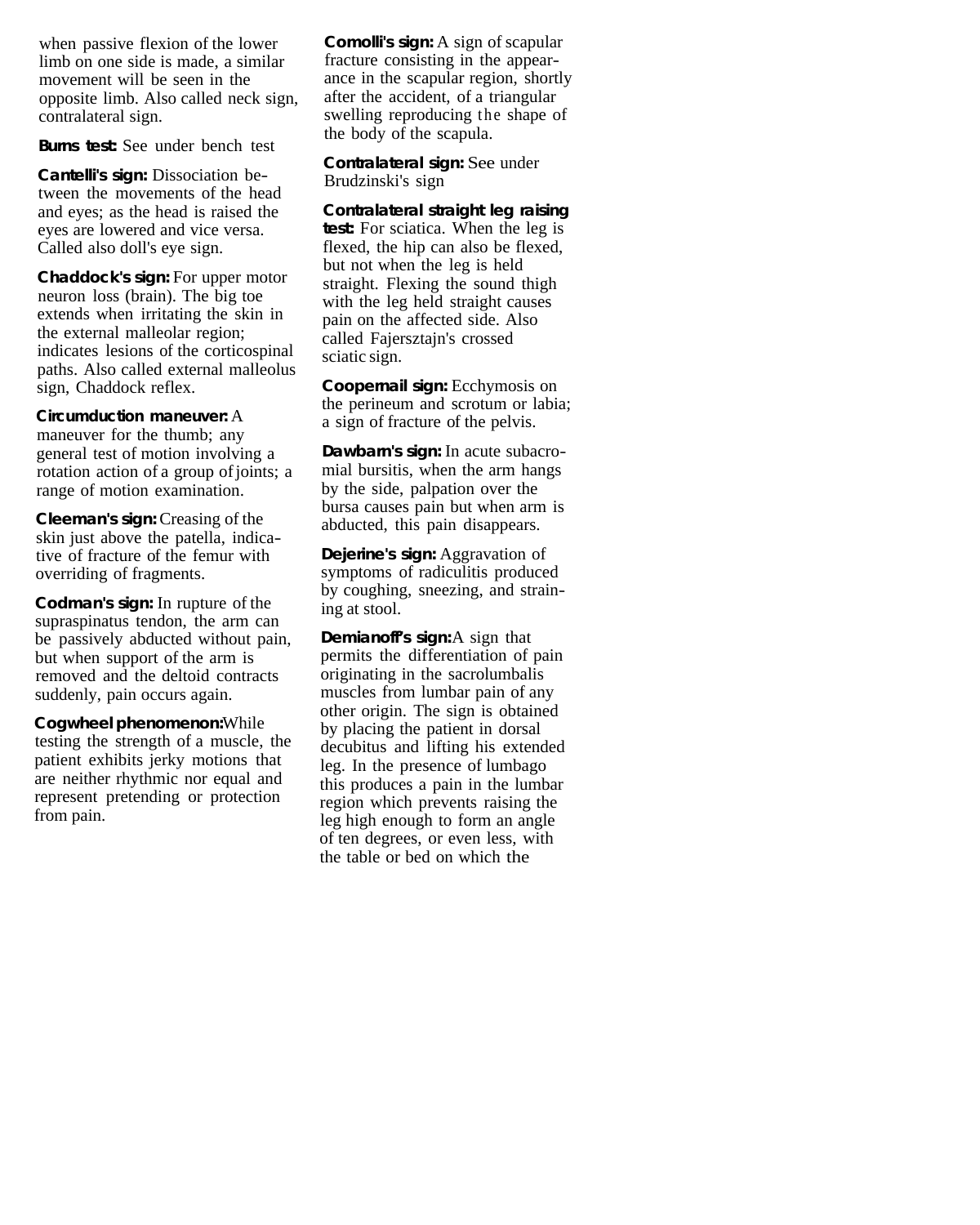patient reposes. The pain is due to the stretching of the sacrolumbalis.

**Desault's sign:** A sign of intrascapular fracture of the femur, consisting of alternation of the arc described by rotation of the great trochanter, which normally describes the segment of a circle, but in this fracture rotates only as the apex of the femur rotates about its own axis.

**Doll's eye sign:** See Cantelli's sign.

**Drawer sign:** For ligamentous test.<br>instability or ruptured cruciate ligaments, With the patient supine and knee flexed to 90 degrees, the sign is positive if knee is not displaced abnormally in a posterior direction with knee pulled forward. Also called an anterior drawer sign, meaning the anterior cruciate is lax or ruptured.

**D.T.P. sign:** (distal tingling on percussion), Tinel's sign

**Dugas' test:** A test for the existence of dislocation of the shoulder, made by placing the hand of the affected side on the opposite shoulder and bringing the elbow to the side of the chest. If this cannot be accomplished (Dugas' sign), dislocation of the shoulder exists.

**Ely's test:** With the patient prone, causes the buttocks to arch away from the table and the leg to abduct at the hip joint, there is contracture of the lateral fascia of the thigh. if flexion of the leg on the thigh **Finkelstein sign:** For synovitis.

**Fabere sign:** See Patrick's test

**Fadire test:** Forced position of the hip causing pain; the letters stand for Flexion Adduction Internal External Rotation in Extension. Also called Patrick's test, fabere test, figure of 4 test.

**Fajersztajn's crossed sciatic**  sign: In sciatica, when the leg is

flexed, the hip can also be flexed, but not when the leg is held straight; flexing the sound thigh with the leg held straight causes pain on the affected side. See also contralateral straight leg raising

**Fan sign:** Spreading apart of the toes following the stroking of the sole of the foot; it forms part of the Babinski's reflex.

**Femoral nerve stretch test:** For lesion of third or fourth lumbar disk. Passive knee flexion in the prone position causes pain in the back or thighs.

**Femoral nerve traction test:** For radiculopathy of the second through fourth lumbar nerves. With patient prone, the knee is flexed, causing back or thigh pain.

**Finger-nose test:** For coordinated movements of the extremities. With arm extended to one side, the patient is asked to slowly try to touch the end of his nose with the point of his index finger.

Bending the thumb into the palm to determine synovitis of the abductor pollicis longus tendon to wrist.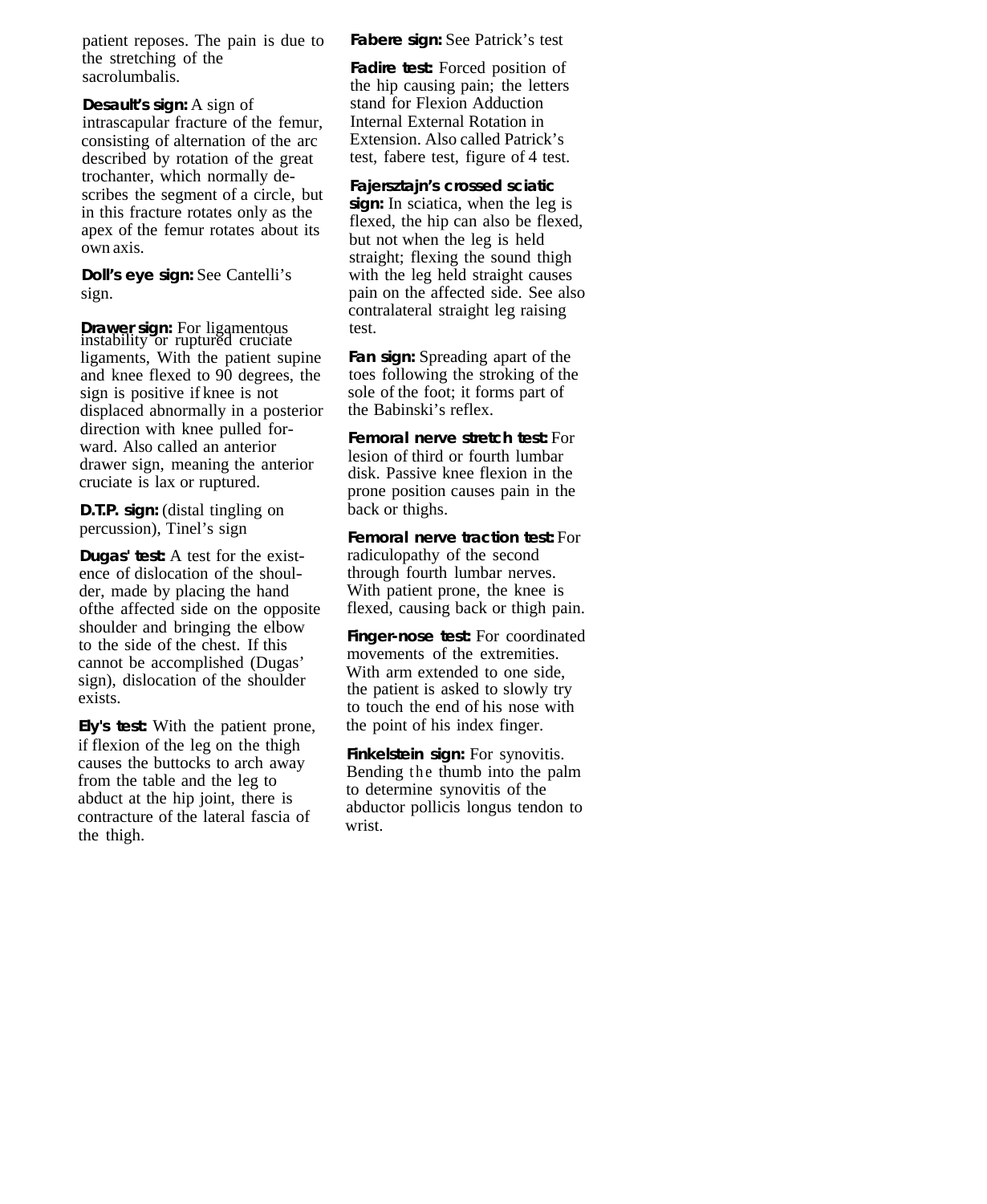**Fournier test:** The patient is asked to rise on command from a sitting position; he is asked to rise and walk, then stop quickly on command: he is asked to walk and turn around quickly on command. The ataxic gait is thus brought out.

**Fowler maneuver:** A test for tight intrinsic muscles in ulnar deviation of tho digits; in rheumatoid arthritis a heavy, taut ulnar band is demonstrated when the digit is held in its normal axial relationship.

**Froment's paper sign:** Flexion of the distal phalanx of the thumb when a sheet of paper is held between the thumb and index finger; seen in affection of the ulnar nerve.

**Gaenslen's sign:** With the patient on his back on the operating table, the knee and hip of one leg are held in flexed position by the patient, while the other leg, hanging over the edge of the table, is pressed down by the examiner to produce hype rextension of the hip; pain occurs on the affected side in lum bosacral disease.

**Galeazzi's sign:** In congenital dislocation of the hip, the dislocated side is shorter when both thighs are flexed 90 degrees.

**Goldthwait's sign:** With the patient lying supine, his leg is raised by the examiner with one hand, the other hand being placed under the patient's lower back. Leverage is then applied to the side of the pelvis. If pain is felt by the patient before the lumbar spine is moved, the lesion is a sprain of the sacroiliac joint. If pain does not appear

until after the lumbar spine moves, the lesion is in the sacroiliac or lumbosacral articulation.

**Gower's sign:** Abrupt intermittent oscillation of the iris under the influence of light; seen in certain stages of tabes dorsalis. Called also Gower's maneuver and Gower's phenomenon.

**Guilland's sign:** Brisk flexion at the hip and knee joint when the contralateral quadriceps muscle is pinched; a sign of meningeal irritation.

**Hamilton's test:** When the shoulder joint is luxated, a rule or straight rod applied to the humerus can be made to touch the outer condyle and acromion at the same time.

**Harris hip scale:** A 100-point scale with 40 points for function and 60 for pain in the hip.

**Heberden's nodules:** Small hard nodules, formed usually at the distal interphalangeal articulations of the fingers, produced by calcific spurs of the articular cartilage and associated with interphalangeal osteoarthritis. Heredity is an important etiologic factor. Called also Heberden's sign.

**Heel-knee test:** For coordinated movements of the extremities. The patient, lying on his back, is asked to touch the knee of one leg with the heel of the other and then to pass the heel slowly down the front of the shin to the ankle.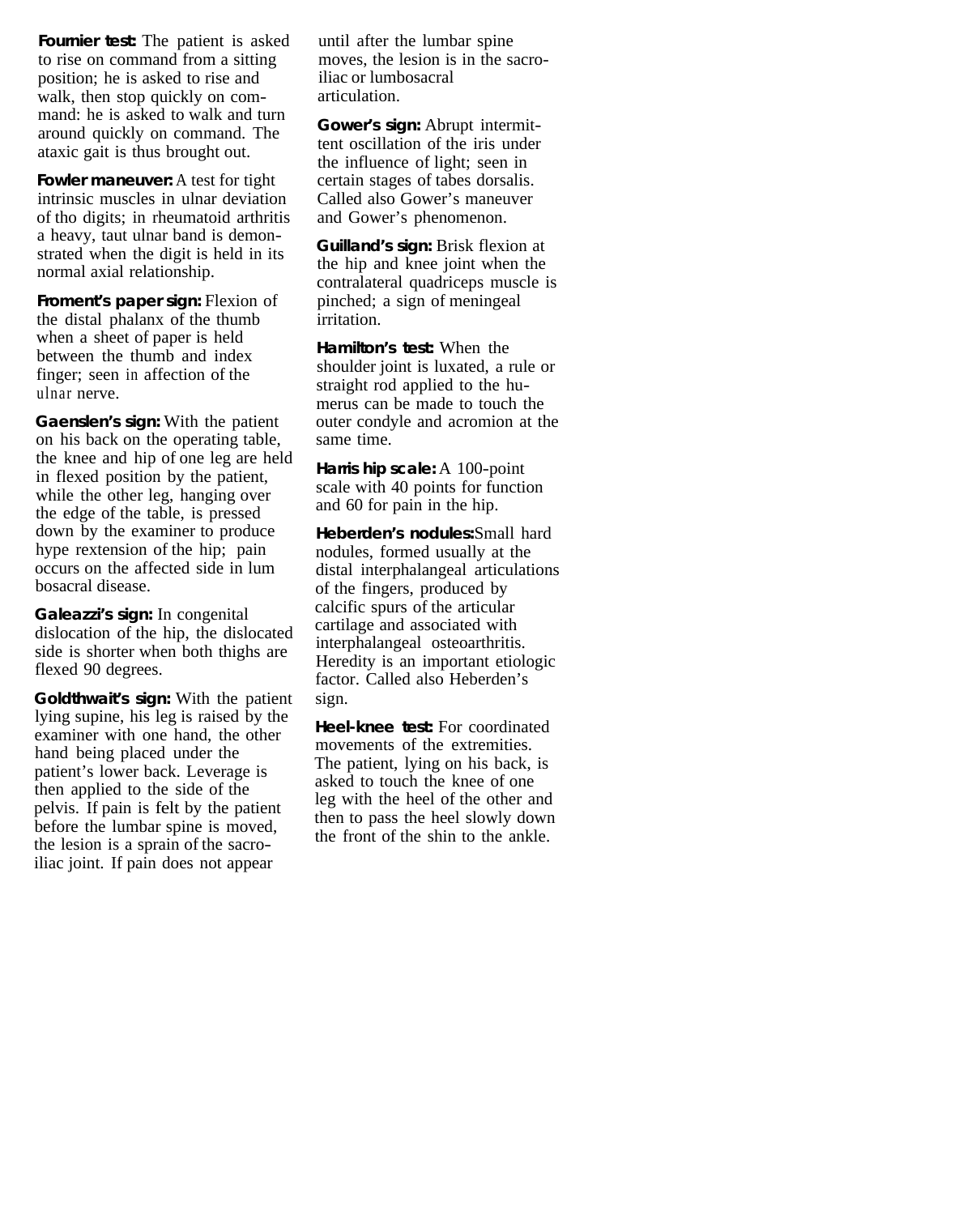**Helbing's sign:** Medialward curving of the Achilles tendon as viewed from behind; seen in flatfoot.

**Hirschberg's sign:** Adduction, inversion, and slight plantar flexion of the foot on stroking the inner aspect (not the sole) of the foot from the great toe to the heel. Called also adductor reflex of foot.

**Hoffmann's sign:** 1. lncreased mechanical irritability of the sensory nerves in tetany; the ulnar nerve is usually tested. 2. A sudden nipping of the nail of the index, middle, or ring finger produces flexion of the terminal phalanx of the thumb and of the second and third phalanxes of some other finger. Called also digital reflex, Hoffman's reflex, and Trommer's sign.

**Homan's sign:** Discomfort behind the knee on forced dorsiflexion of the foot; a sign of thrombosis in the veins of the calf.

**Hoover's sign:** 1. In the normal state or in genuine paralysis, if the patient, lying on a couch, is directed to press the leg against the couch, there will be a lifting movement seen in the other leg; this phenomenon is absent in hysteria and malingering. 2. Movement of the costal margins towards the midline in inspiration, occurring bilaterally in pulmonary emphysema and unilaterally in conditions causing flattening of the diaphragm, such pleural effusion and pneumothorax.

**Hughston jerk test:** For anterolateral instability of the knee; noted by starting at 45 degrees flexion with tibia internally rotated and applying valgus force while rotating fibula medially. There is a jerk at about 20 degrees from full extension.

**Huntington's sign:** 'The patient is recumbent, with his legs hanging over the edge of the table, and is told to cough. If the coughing produces flexion of the thigh and extension of the leg in the paralyzed limb, it indicates that the paralysis is due to an upper motor neuron lesion.

**Jansen's test:** For osteoarthritis deformans of the hip. The patient is told to cross his legs with a point just above the ankle resting on the opposite knee; this motion is irnpossible when the disease exists.

**Jendrassik's maneuver:** A procedure for emphasizing the patellar reflex; The patient hooks his hands together by the flexed fingers and pulls apart as hard as he can.

**Kanavel's sign:** A point of maximum tenderness in the palm one inch proximal to the base of the little finger in infection of the tendon sheath.

**Kauffman test:** See pivot-shift sign.

**Keen's sign:** Increased diameter of the leg at the malleoli in Pott's fracture of the fibula.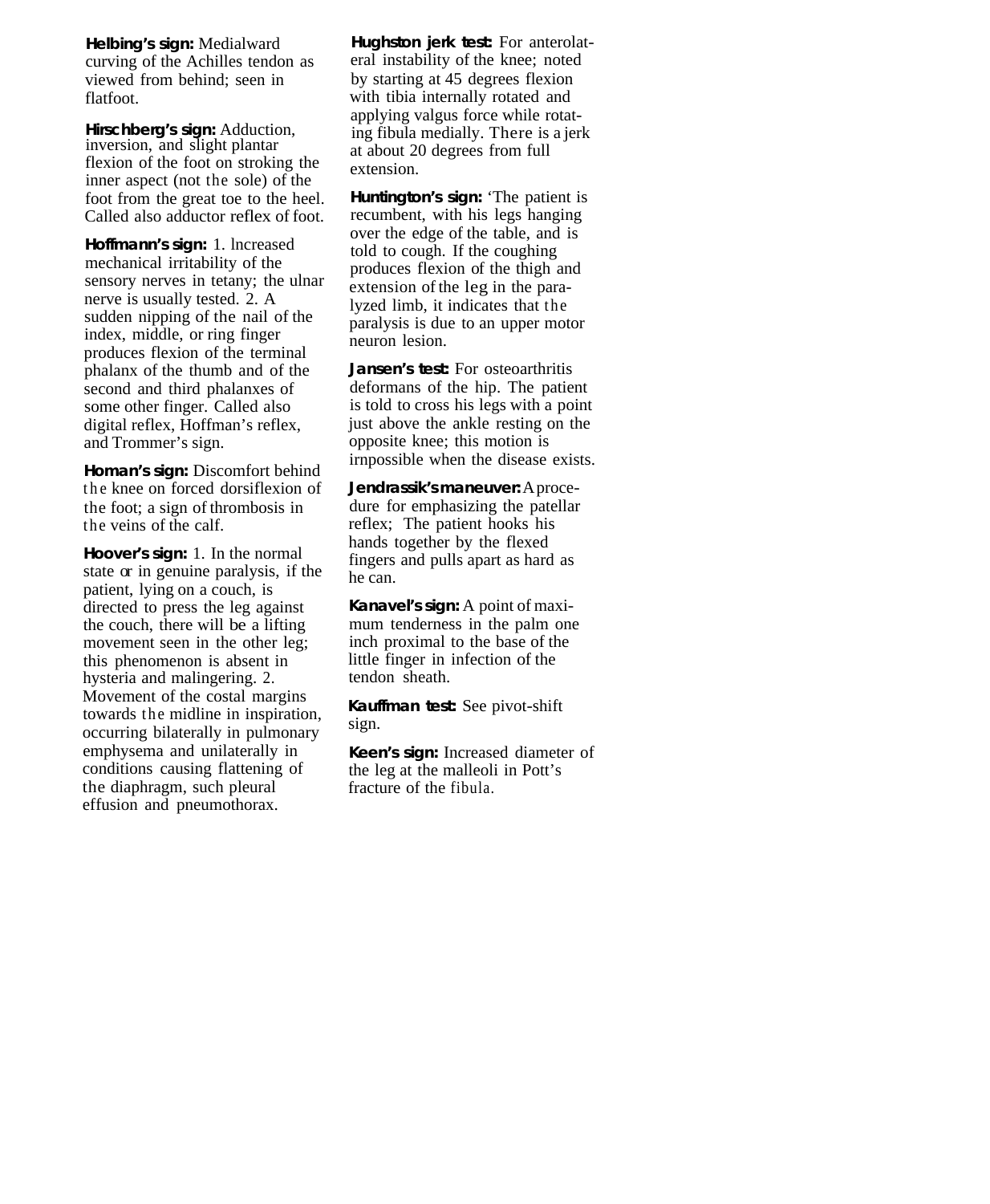**Kernig's sign:** In dorsal decubitus, the patient can easily and completely extend the leg; in the sitting position, or when lying with the thigh flexed upon the abdomen. the leg cannot be completely extended it is a sign of meningitis.

**Kerr's sign:** Alteration of the texture of the sign below the somatic level in lesions of the spinal cord.

**Key pinch:** The strength in the ability to grasp, as in holding a key; lateral pinch.

**Kocher maneuver:** For reducing anterior dislocations of the shoulders. Done by abducting the arm, externally rotating adduction, and then internally rotating.

**Lachman test:** With the patient supine and the knee flexed to 20 degrees, the tibia is pulled anteriorly. A "give" reaction or mushy end point indicates a torn anterior cruciate ligament.

**Langoria's sign:** Relaxation of the extensor muscles of the thigh; a symptom of intrascapular fracture of' the femur. Romberg test.

**Laseque's sign:** In sciatica, flexion of the hip is painful when the knee is extended, but painless when the knee is flexed. This distingtuishes the disorder from disease of the hip joint. See also straight leg raising test. trochanter.

Laugier's sign: A condition in which the styloid process of the radius and of the ulna are on the same level; seen in fracture of the simulated pain. lower part of the radius.

**Leichtenstern's sign:** In cerebrospinal meningitis, lightly tapping any bone of the extremities causes the patient to wince suddenly.

Leri's sign: Passive flexion of the hand and wrist of the affected side in hemiplegia shows no normal flexion of the elbow.

**Lhermitte's sign:** The development of sudden transient electriclike shocks spreading down the body when the patient flexes the head forward; seen mainly in multiple sclerosis but also in compression and other disorders of the cervical cord.

**Libman's sign:** Extreme tenderness, but without pain on pressure of the mastoid bones.

**Linder's sign:** With the patient recumbent or sitting with outstretched legs, passive flexion of the head will cause pain in the leg or the lumbar region in sciatica.

**Long tract sign:** Any sign that one would see in affection of either sensory or motor tracts in the spinal cord. For example, Babinski reflex,

**Ludloff's sign:** Swelling and ecchymosis at the base of Scarpa's triangle together with inability to raise the thigh when in a sitting posture, a sign of traumatic separation of the epiphysis of the greater

**Mannkopf's sign:** Increase in the frequency of the pulse of pressure over a painful spot; not present in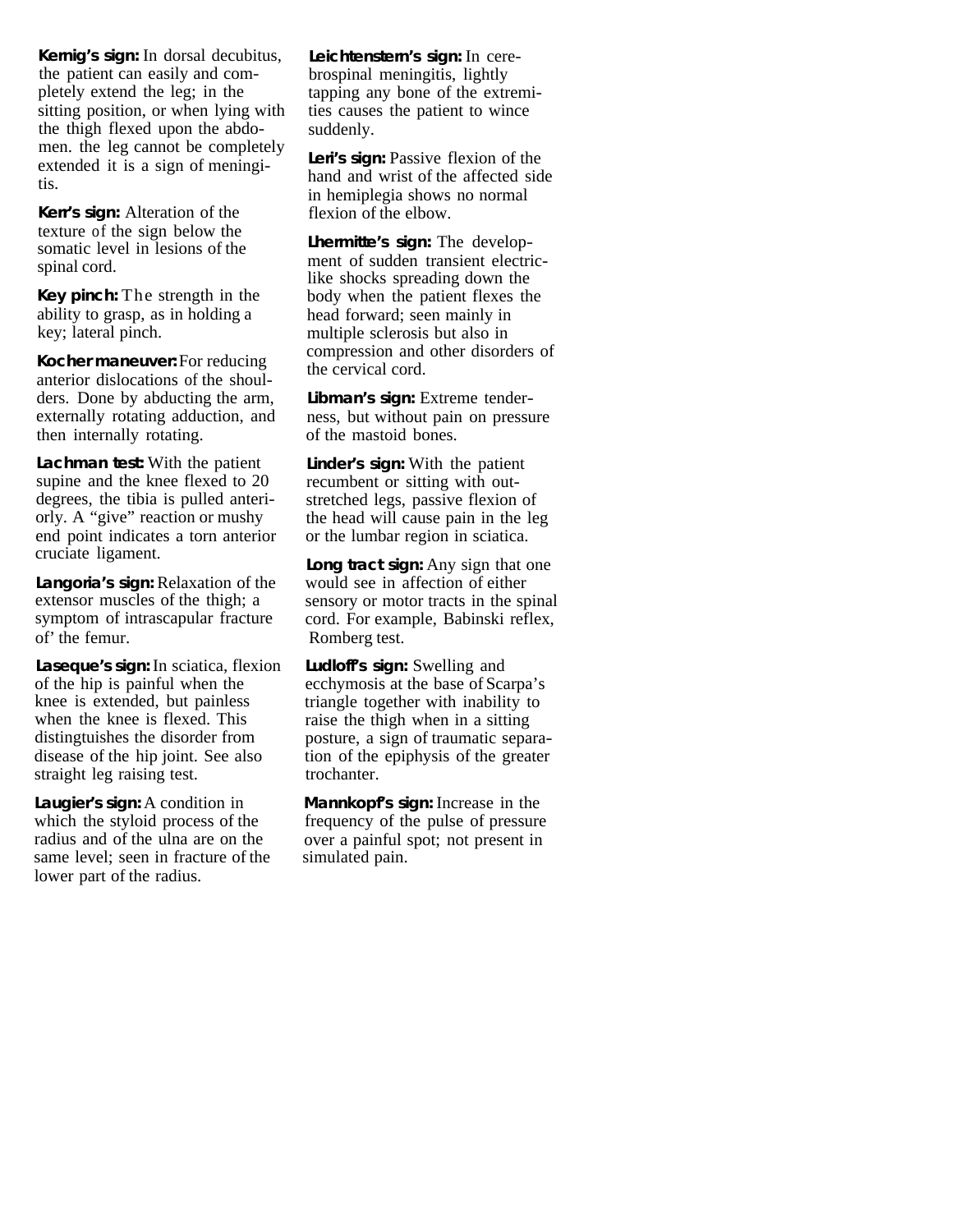**McMurray sign: Occurrence of a** cartilage click during manipulation of the knee; indicative of meniscal injury.

**McMurray's test:** For torn meniscus. As the patient lies supine with knee fully flexed, the examiner rotates the patient's foot fully outward and the knee is slowly extended; a painful "click" indicates a tear of the medial meniscus of the knee joint. If the click occurs when the foot is rotated inward, the tear is in the lateral meniscus.

**Mill's test:** For tennis el bow. With the wrist and fingers fully flexed and the forearm pronated, complete extension of the elbow is painful,

**Minor's sign:** The method of rising from a sitting position characteristic of the patient with sciatica: he supports himself on the healthy side, placing one hand on the back, bending the affected leg and balancing the healthy leg.

**Moro reflex:** For testing normal early neurologic development or the failure to progress neurologically. The infant is placed on a table, then the table is forcibly struck from either side, causing the infants arms to be thrown out as in an embrace; should disappear as infancy progresses.

**Morton sign:** For metatarsalgia or neuroma. Transverse pressure across heads of the metatarsals causes sharp pain in the forefoot.

**Naffziger sign:** For sciatica or herniated nucleus pulposus. Nerve root irritation is produced by external jugular venous compression by examiner.

**Naffziger's test:** For nerve root compression. Increase of aggravation of pain or sensory disturbance over the distribution of the involved nerve root upon manual compression of the jugular veins bilaterally confirms the presence of an extruded intervertebral disk or other mass.

**Ober's test:** The patient lies on the side opposite that to be tested, with the underneath hip and knee flexed; with the upper knee flexed to a right angle the upper hip is flexed to 90 degrees, fully abducted, brought into full hyperextension, and allowed to adduct; the angle that the thigh makes above the horizontal is the degree of abduction contracture.

**Objective sign:** One that can be seen, heard, or felt by the diagnostician. Called also physical sign.

**Ortolani's click:** A click felt when the thigh is abducted in flexion, in congenital dislocation of the hip. It results from the sliding of the femoral head over the acetabular rim. A click can also be felt when the head slips out of the acetabulum on the opposite maneuver. Called also Ortolani's sign.

**Patellar retraction test:** For synovitis. Compression of patella causes pain when the patient attempts to set the quadriceps muscles with the knee in full extension.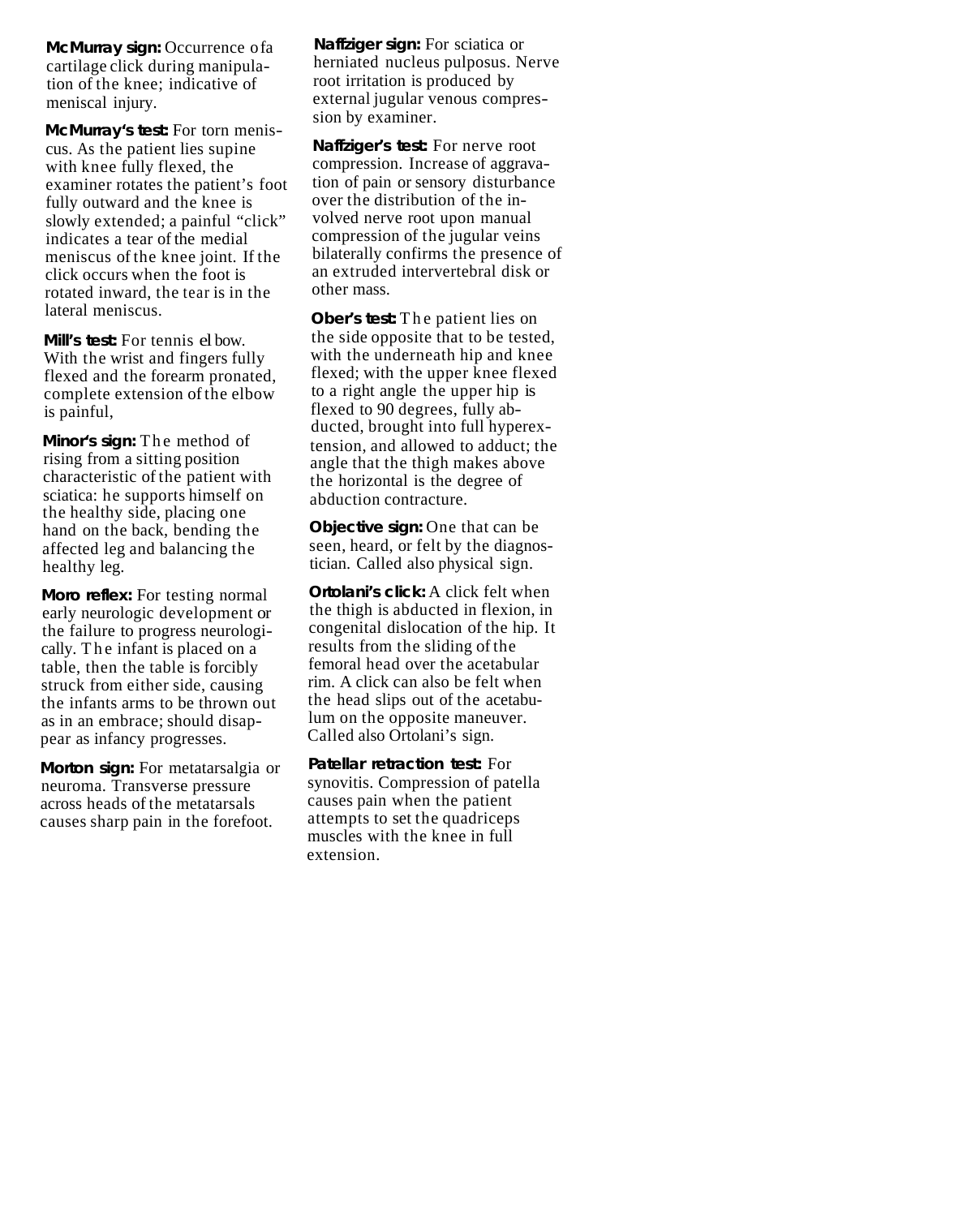**Patrick's test:** With the patient supine, the thigh and knee are flexed and the external malleolus is placed over the patella of the opposite leg; the knee is depressed, and if pain is produced thereby, arthritis of the hip is indicated Patrick calls this test fabere sign, from the initial letters of' movements that are necessary to elicit it, namely, flexion, abduction, external rotation, extension.

Payr sign: Early sign of impendi ng postoperative thrombosis, indicated by tenderness when pressure is placed over the inner side of' the foot.

**Peroneal sign:** Dorsal flexion and abduction of the foot, a sign of latent tetany elicited by tapping the peroneal nerve just below the head of' the fibula, while the knee Is relaxed and slightly flexed.

**Phalen's maneuver:** For detection of carpal tunnel syndrome. The size of the carpal tunnel is reduced by holding the affected hand with the wrist fully flexed or extended for 30 to 60 seconds or by placing a sphygmomanometer cuffon the involved arm and inflating to a point between diastolic and systolic pressure for 30 to 60 seconds.

Piotrowski's sign: Percussion of the anterior tibialis muscle prod uces dorsal flexion and supination of' the foot. When this reflex is excessive it indicates organic disease of the central nervous system. Called also anticus sign or reflex.

**Postural fixation:** A sign noted on range of motion of the back; any postural deformity (stiffness) noted does not reverse with range of motion.

**Pseudo-Babinski's sign:** In poliomyelitis the Babinski reflex is modified so that only the big toe is extended, because all foot muscles except dorsiflexors of the big toe are paralyzed.

**Quadriceps test:** For hyperthyroidism. The patient sits well forward on the edge of the normal chair and holds the leg out at a right angle to the body. Normal persons can hold this position for at least a minute; those with hyperthyroidism can maintain it for only a few seconds.

**Queckenstedt's sign:** When the veins in the neck are compressed on one or both sides, there is a rapid rise in the pressure of the cerebrospinal fluid of healthy persons, and this rise quickly disappears when pressure is taken off the neck. But when there is a block in the vertebral canal, the pressure of the cerebrospinal fluid is little or not at all affected by this maneuver.

**Raimiste's sign:** The patient's hand and arm are held upright by the examiner; if the hand is sound, it remains upright on being released; if paretic, the hand flexes abruptly at the wrist.

**Raynaud phenomenon: Pallor or** blueness of fingers, toes or nose brought by exposure to cold and, less commonly, by other stresses.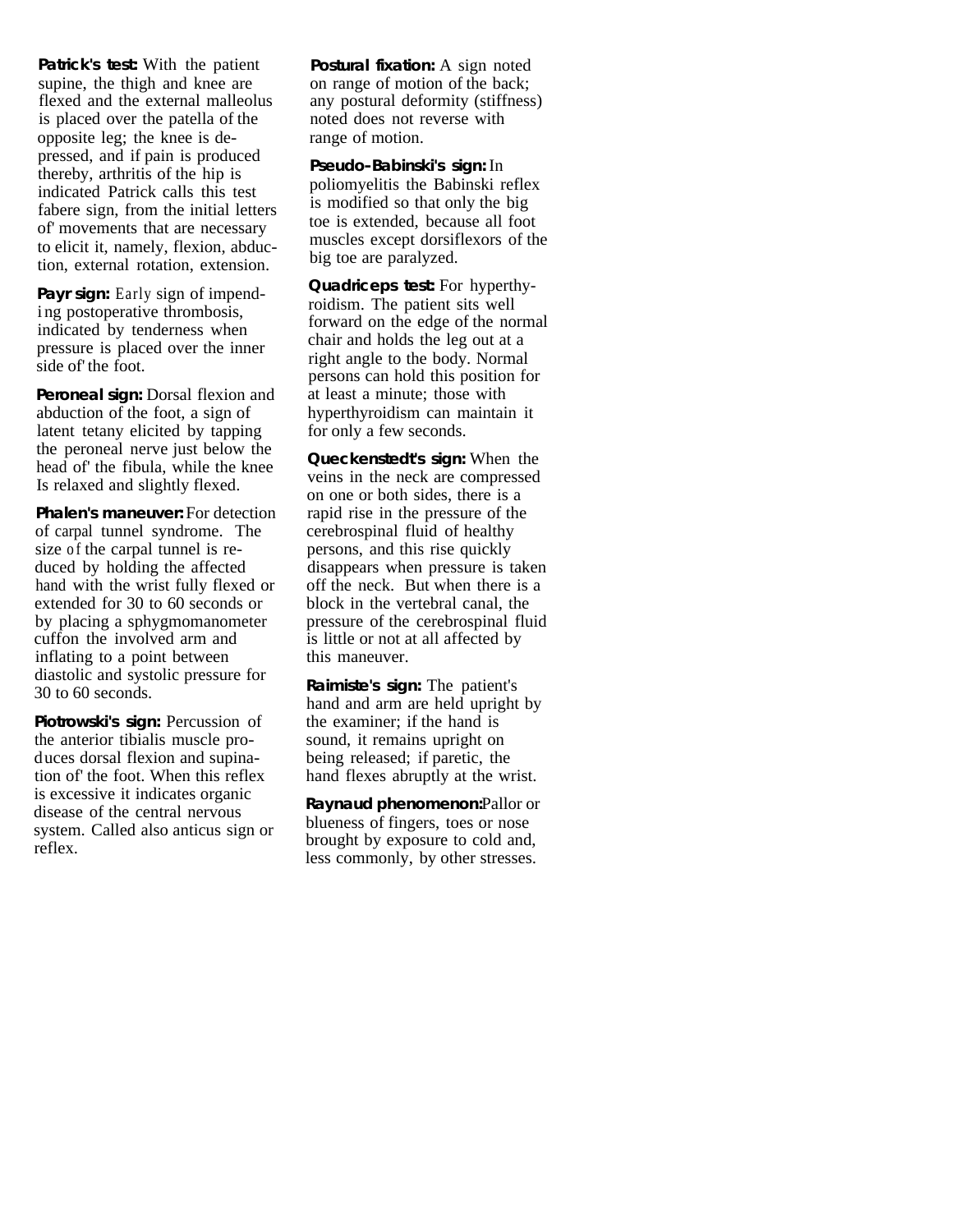**Raynaud's sign:** Acrocyanosis (a condition marked by symmetrical cyanosis of the extremities, with persistent, uneven, mottled blue or red discoloration of the skin of the digits, wrists, and ankles and with profuse sweating and coldness of the digits.)

**Rinne test:** A hearing test.

**Romberg test:** For differentiating between peripheral and cerebellar ataxia. An increase in clumsiness in and uncertainty of the gait when the patient's eyes are closed indicates peripheral ataxia; no change indicates the cerebellar

**Romberg's sign:** Swaying of the **Straight leg raising (SLR) test:** F<sub>or</sub> body or falling when standing with determining nerve root irritation. the feet close together and the eyes closed; observed in tabes dorsalis.

**Rust's phenomenon:** In caries or cancer of the upper cervical vertewith his hands when rising from or assuming a lying position. brae, the patient supports his head **Strumpell's sign:** 1. Dorsal flexion

**Sarbo's sign:** Analgesia of the peroneal nerve; sometimes noted in tabes dorsalis.

**Schlesinger's sign:** In tetany, if the patient's leg is held at the knee joint and flexed strongly at the hip joint, there will follow within a short time an extensor spasm at the knee joint, with extreme supination of the foot. Called also Pool's phenomenon.

**Simmons test:** See Thompson test.

**Slocum test:** For rotary instability of the knee. The examiner pulls on the upper calf of a supine patient with the knees flexed 90 degrees.

**Somatic sign:** Any sign presented by trunk or limbs rather than sensory apparatus.

**Soto-hall sign:** With the patient flat on his back, on flexion of the spine beginning at the neck and going downward, a pain will be felt at the site of the lesion in back abnormalities.

type. extremities. **Spurling test:** For cervical spine and foraminal nerve encroachment. Compression on the head with extension on the neck causes radicular pain into the upper

> The supine patient elevates his leg straight until there is ipsilateral extremity pain or until the pain is increased with dorsiflexion of the foot. Also called Lasegue sign.

> of the foot when the thigh is drawn up toward the body; seen in spastic paralysis of the lower limb. Called also tibialis sign. 2. Inability to close the fist without marked dorsal extension of the wrist. Called also radialis sign. 3. Pronation sign, passive flexion of the forearm caused by pronation; seen in hemiplegia.

**Strunsky's sign:** A sign for detecting lesions of the anterior arch of the foot. The examiner grasps the toes and flexes them suddenly.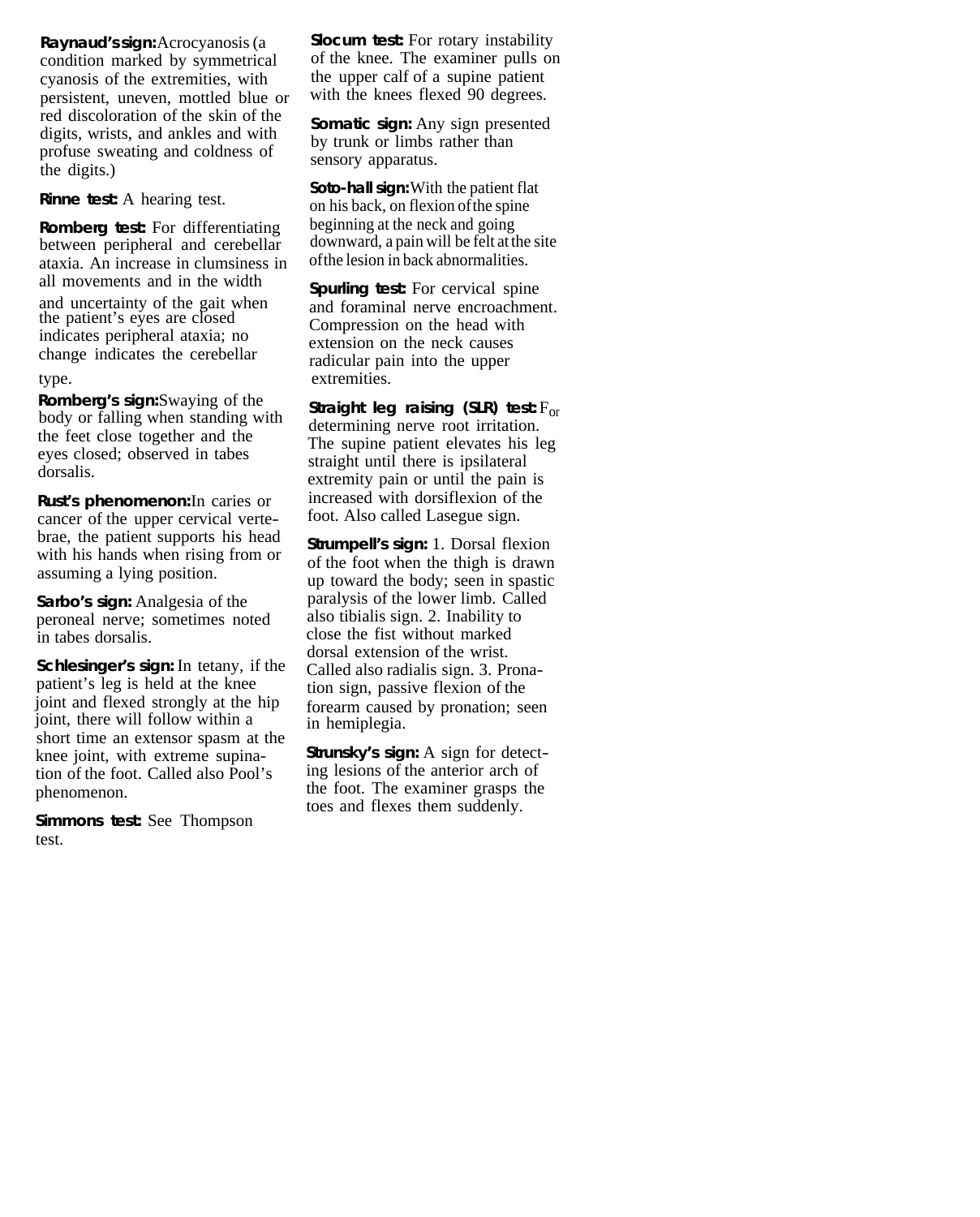This procedure is painless in the normal foot but causes pain if there is inflammation of the anterior arch. increased until the patient

joint can be compensated for by lordosis. 2. Pinching of the trapezius muscle causes goose flesh above the level of a spinal cord lesion. **Thomas sign:** 1. Flexion of the hip is compared with the affect on the issue is compared with the affect on the

**Thomas test:** With the patient supine when one leg is flexed so that the knee touches the chest and the lumbar spine is flattened. the angle taken by the other hip is t he degree of flexion deformity.

**Thompson test:** Compression of the calf muscle with foot at rest results in ankle flexion if Achilles tendon is intact. Also called Simmons test, Achilles squeeze test.

**Thumb-nail test:** For fractured patella The examiner's thumbnail is passed over the subcutaneous surface of the patella; a fracture will be felt as a sharp crevice.

1). Also called tibial phenomenon. **Tibialis sign:** Strumpell's sign (def.

**Tinel's sign:** A tingling sensation in the distal end of the limb when percussion is made over the site of a divided nerve. It indicates a partial lesion or the beginning regeneration of the nerve. Called also formication sign and distal tIngling on percussion.

**Toe spread sign:** For Morton neuroma. Disproportional spreading of the toes, comparing one foot with the other Also called Nelson sign.

**Tourniquet test:** For phlebitis of the leg. Tourniquet is applied to the thigh and pressure gradually complains of pain in the calf; result opposite leg.

**Trendelenburg's test:** 1. The doctor raises the patient's leg above the level of the heart until the veins are empty, then lowers it quickly. If the veins become distended at once, varicosity and incompetence of the valves are indicated. 2. The patient, standing erect, stripped, with back to the examiner, is told to lift one leg and then the other. When weight is supported by the affected limb, the pelvis on the sound side falls instead of rising; seen in disturbances of the gluteus medius mechanism, as in deformity of femoral neck, dislocated hip joint, and weakness or paralysis of the gluteus medius muscle.

**Trunk rotation:** A test for malingering. Positive when incomplete rotation produces back pain when shoulders and pelvis are passively<br>rotated in the same plane as the patient stands relaxed with the feet together. In the presence of nerve irritation, leg pain may be produced and should be considered as a true medical finding.

**Valsalva's maneuver:** 1. Forcible exhalation effort against closed glottis; the resultant increase in intrathoracic pressure interferes with venous return to the heart. 2. Forcible exhalation effort against occluded nostrils and a closed mouth; the increase pressure in the